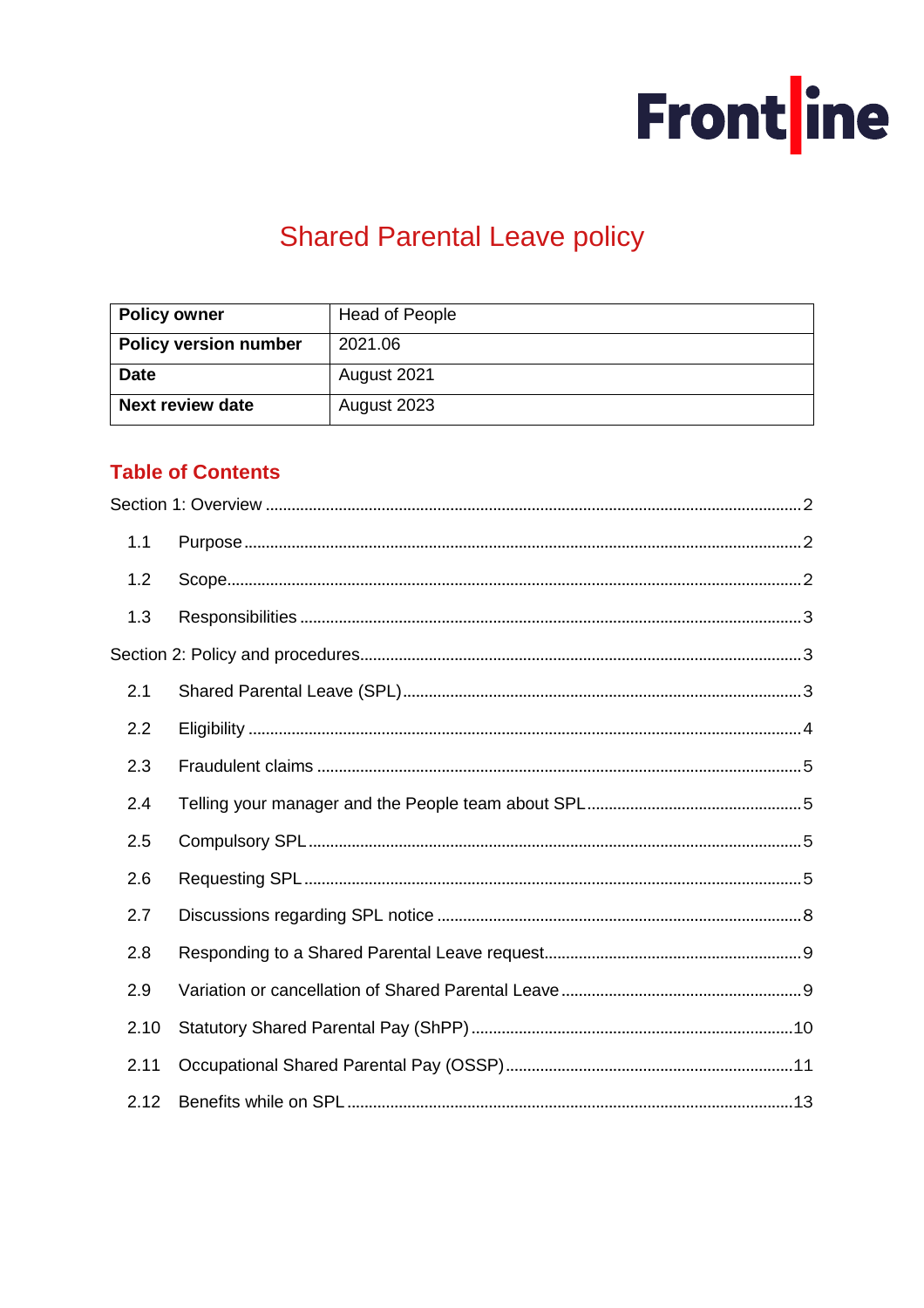

# <span id="page-1-0"></span>**Section 1: Overview**

## <span id="page-1-1"></span>1.1 Purpose

- 1.1.1 This policy sets out the statutory and occupational rights and responsibilities of employees who wish to use Shared Parental Leave alongside or instead of maternity/adoption leave.
- 1.1.2 This policy is here to help you and us plan ahead when you're starting and looking after your family. We want to make sure everything is as clear as possible for you, so you can plan your finances, time off and any support you may need.

# <span id="page-1-2"></span>1.2 Scope

- 1.2.1 This policy applies to all permanent and fixed term employees.
- 1.2.2 This policy will be available in the People folders in the Fewer Better Rules Book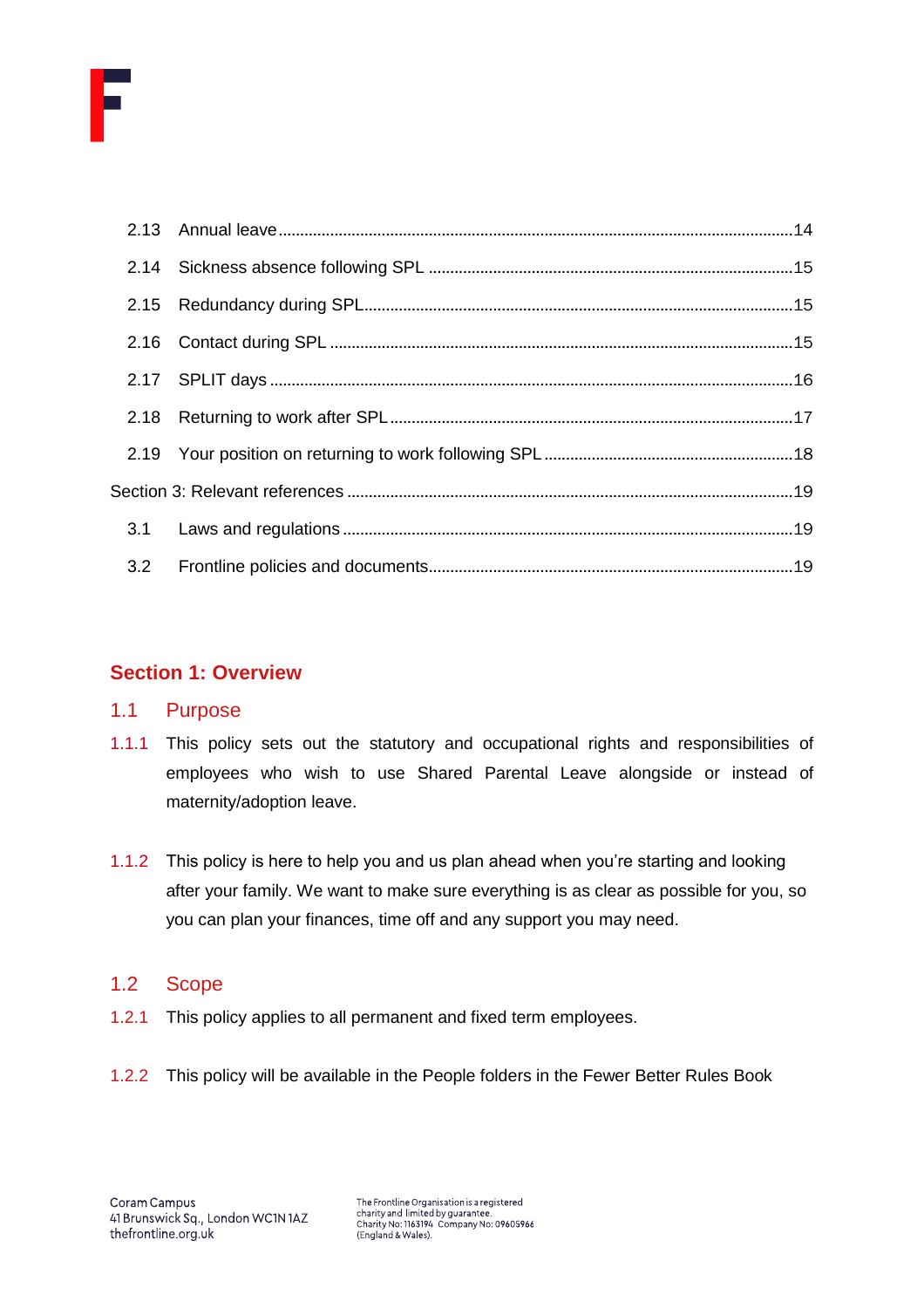

## <span id="page-2-0"></span>1.3 Responsibilities

- 1.3.1 The Head of People is accountable for ensuring that this policy is applied correctly.
- 1.3.2 The People team are involved in delivering the policy.
- 1.3.3 Line managers are responsible for liaising with the employee in relation to their period of leave, and where necessary arranging cover for the role.
- 1.3.4 Employees who are applying for shared parental leave are responsible for following the process outlined in this policy.

# <span id="page-2-1"></span>**Section 2: Policy and procedures**

## <span id="page-2-2"></span>2.1 Shared Parental Leave (SPL)

#### 2.1.1 **What is Shared Parental Leave?**

Shared parental leave aims to give parents more flexibility, through sharing childcare between them during the first year of their child's life. Shared Parental Leave is an option that can be used alongside, or instead of maternity/adoption leave. Primary caregivers who take either maternity or adoption leave will be able to end their leave (and pay) early to create a portion of leave (and pay where relevant) which they can share with their partner as "Shared Parental Leave and Pay".

- 2.1.2 Provided you **both** meet the relevant eligibility criteria (see Section 2.2.1), you are able to take Shared Parental Leave
	- at the same time as your partner
	- by returning to work while your partner takes the remaining leaving
	- by returning to work for a period of time and opting to taking a chunk of leave later on (in up to no more than 3 chunks)
- 2.1.3 You will need to decide with your partner how you'd like to divide your entitlement for shared parental leave and pay.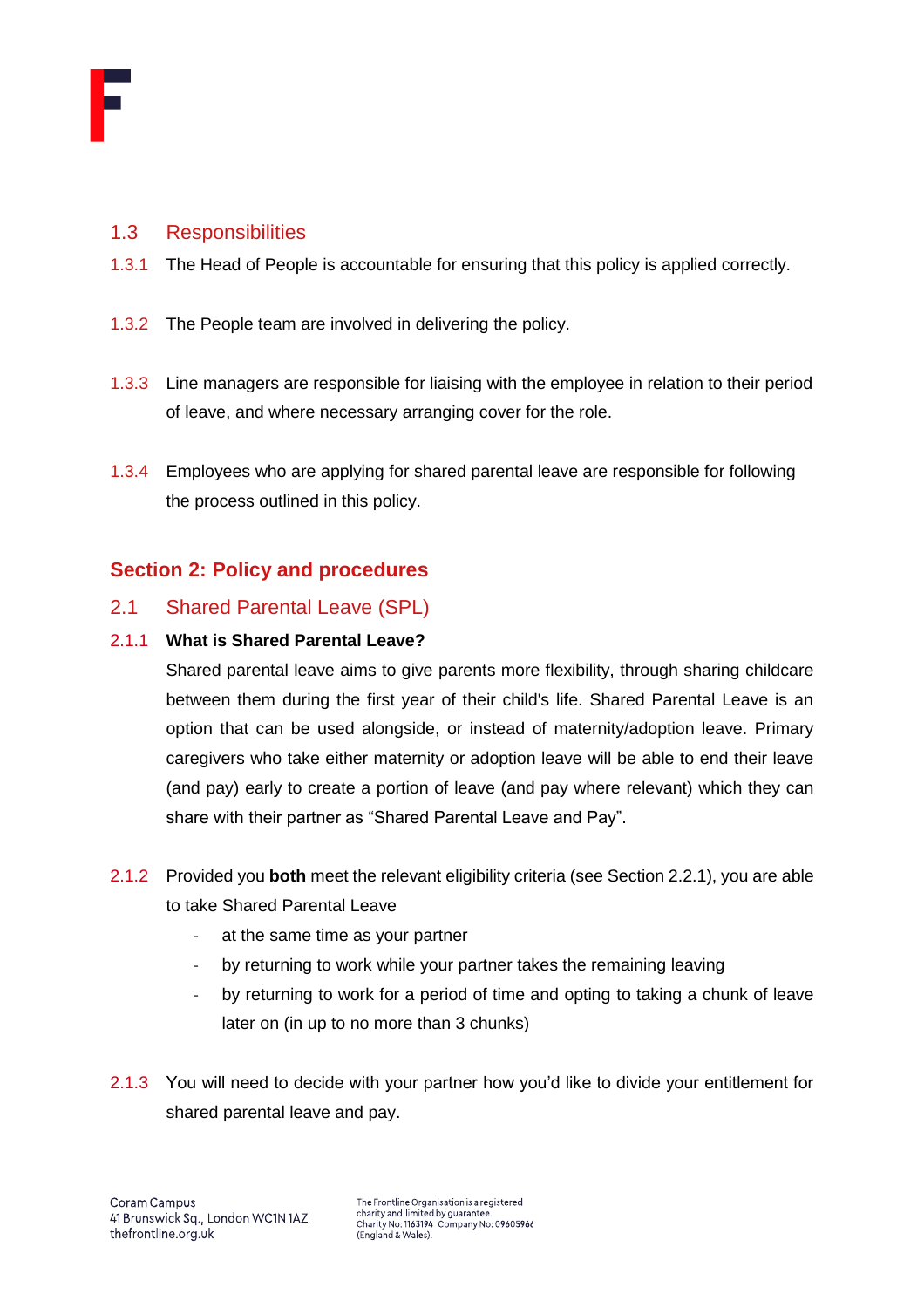

# <span id="page-3-0"></span>2.2 Eligibility

#### 2.2.1 **Who is eligible?**

As SPL is used by two people, to qualify for shared parental leave both you and your partner must:

- share responsibility for the child
- have been employed continuously for at least 26 weeks by the end of the 15th week before the due date
- stay with the Frontline/their employer while you take SPL
- each earn on average at least £120 a week
- 2.2.2 Additionally, all of the criteria below must be met:
	- the primary caregiver of the child must be/have been entitled to statutory maternity/adoption leave or maternity allowance
	- the primary caregiver must have given notice to reduce their maternity/adoption entitlements;
	- you must still be working for Frontline at the start of each period of SPL;
	- your partner must meet the 'employment and earnings test' requiring them in the 66 weeks leading up to the child's expected due date/matching date have worked for at least 26 weeks and earned £390 in total across any week in any 13 of those weeks;
	- you must correctly notify Frontline of their entitlement and provide evidence as required.

## 2.2.3 **Requesting further evidence of eligibility**

In some cases, we may request further evidence of eligibility. If we require further evidence the People team will make a request within 14 days of you requesting SPL;

- the name and business address of the partner's employer (where your partner is no longer employed or is self-employed their contact details must be given instead);
- a copy of the child's birth certificate (or, where one has not been issued, a declaration as to the time and place of the birth);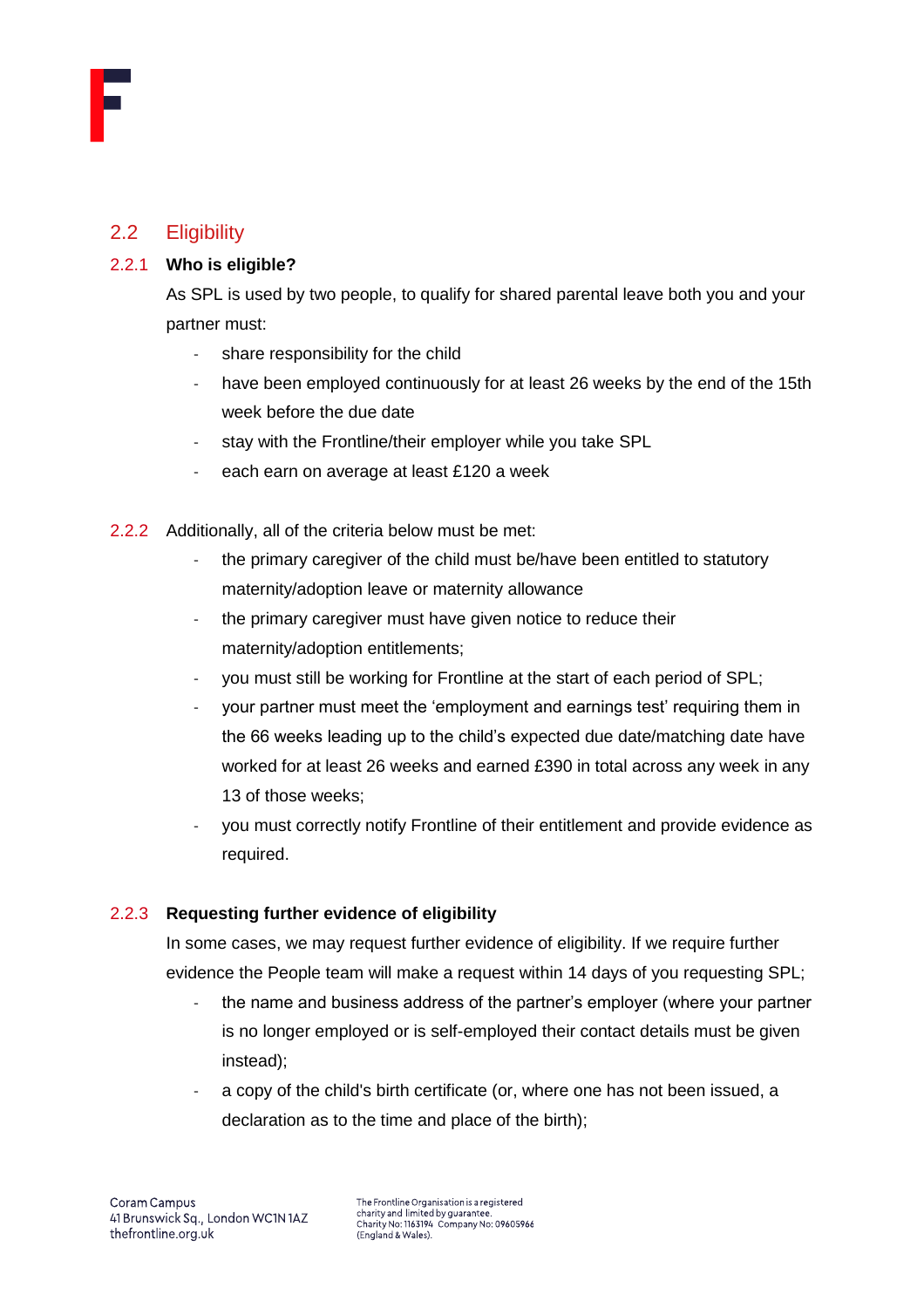

- in the case of an adopted child, documentary evidence of the name and address of the adoption agency, the date on which they were was notified of having been matched with the child and the date on which the agency expects to place the child for adoption.
- 2.2.4 In order to be entitled to SPL, you must produce this information within 14 days of request.

## <span id="page-4-0"></span>2.3 Fraudulent claims

2.3.1 Where there is a suspicion that fraudulent information may have been provided (for example you advise your partner has returned to work to enable you to use SPL but they haven't) or where Frontline has been informed by the HMRC that a fraudulent claim was made, the matter may be investigated further in accordance with the [Disciplinary Policy.](https://thefrontline.sharepoint.com/sites/FBRB/Shared%20Documents/Operations/People/Performance/Policies/Disciplinary%20policy%202019.12.pdf)

# <span id="page-4-1"></span>2.4 Telling your manager and the People team about SPL

2.4.1 If you are considering taking SPL, we encourage you to contact your line manager and the People team as early as possible to discuss your entitlement, your plans and to enable you and your manager to plan ahead.

# <span id="page-4-2"></span>2.5 Compulsory SPL

2.5.1 The first two weeks following birth are the compulsory SPL period and are reserved for the primary caregiver. This means that the primary caregiver cannot end their maternity/adoption leave to take shared parental leave until two weeks after the birth.

# <span id="page-4-3"></span>2.6 Requesting SPL

2.6.1 Notice to end Maternity/Adoption leave

In order to take SPL the adoption or maternity leave would need to end early. Therefore, before either of the parents can take Shared Parental Leave, the primary caregiver must either return to work before the end of their maternity of adoption

The Frontline Organisation is a registered charity and limited by guarantee. Charity No: 1163194 Company No: 09605966<br>(England & Wales).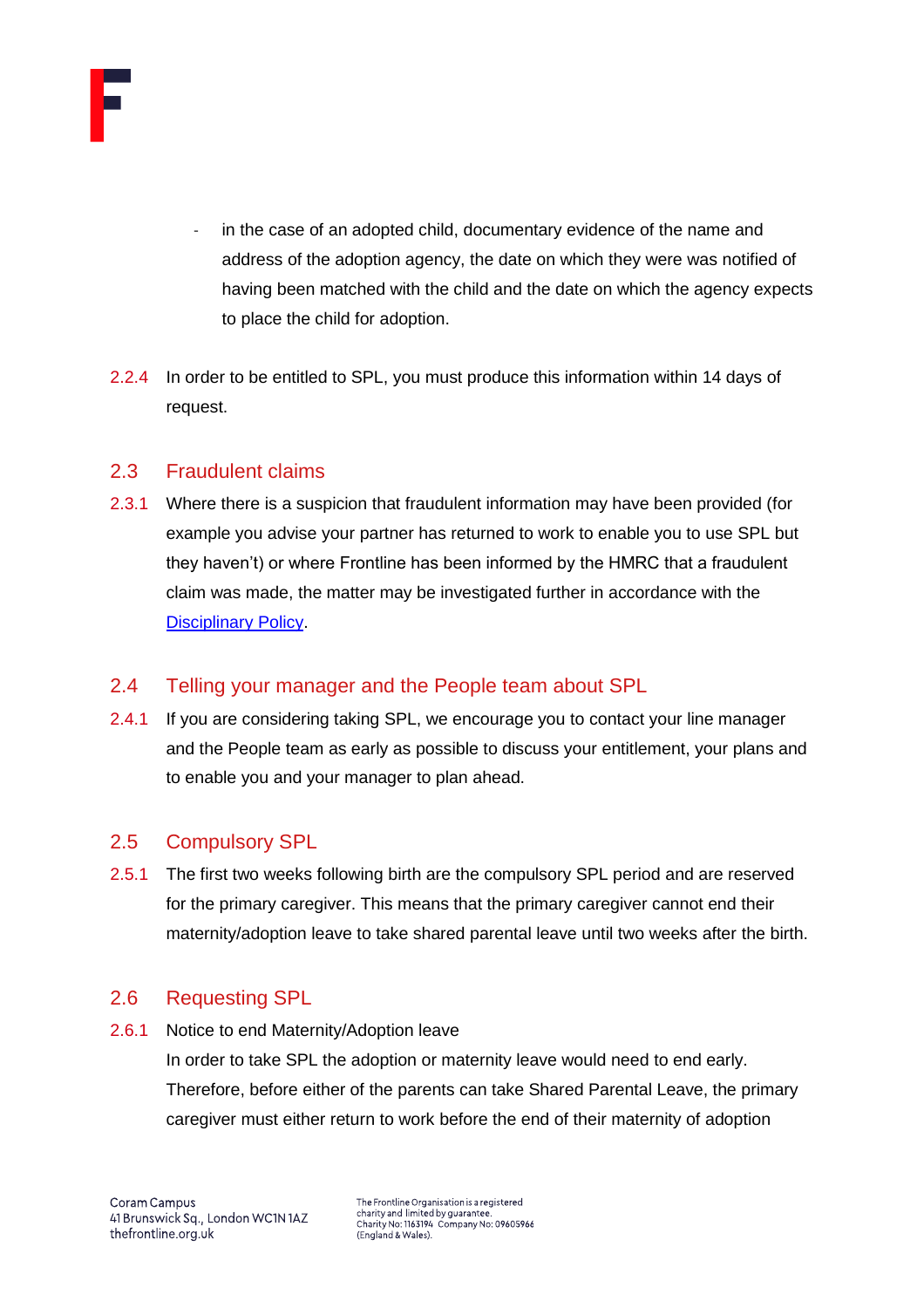

leave (by giving the required eight weeks' notice of their planned return) or provide their line manager with a reduction notice to move straight onto Shared Parental Leave.

2.6.2 This notice to reduce their maternity/adoption must be given more than 8 weeks before the original maternity/adoption return date and at least one week before what would be the end of the additional SPL period. This can be outlined in the **Shared** [Parental Leave Request form](https://thefrontline.sharepoint.com/:w:/r/sites/FBRB/_layouts/15/Doc.aspx?sourcedoc=%7B76EA0522-46CA-4B61-B4F9-875081761CE6%7D&file=Shared%20Parental%20Leave%20Request%20Form%20%5B2021%5D.dot&action=default&mobileredirect=true) alongside how the SPL leave will be split.

#### 2.6.3 **Blocks of leave**

The maximum period that the parents could take as shared parental leave is 50 weeks between them, which must be taken before the child's first birthday.

- 2.6.4 Statutory shared parental leave must be taken in blocks of at least one week. You can request to take shared parental leave in one continuous block, or as a number of discontinuous blocks of leave (which requires agreement from your manager and the People team see Section 2.8).
- 2.6.5 Occupational shared parental can only be taken in blocks of at least three months. You can request to take shared parental leave in one continuous block, or as a number of discontinuous blocks of leave (which requires agreement from your manager and the People team see Section 2.8).

## 2.6.6 **Giving notice of SPL**

To request Shared Parental Leave the parent working for Frontline must initially complete the Shared Parental Leave Request Form to evidence their entitlement to Shared Parental Leave. This form will also outline how you wish to share the leave with your partner. The request form must be emailed to your line manager and your People Partner as soon as possible (and no later than 8 weeks before the planned date).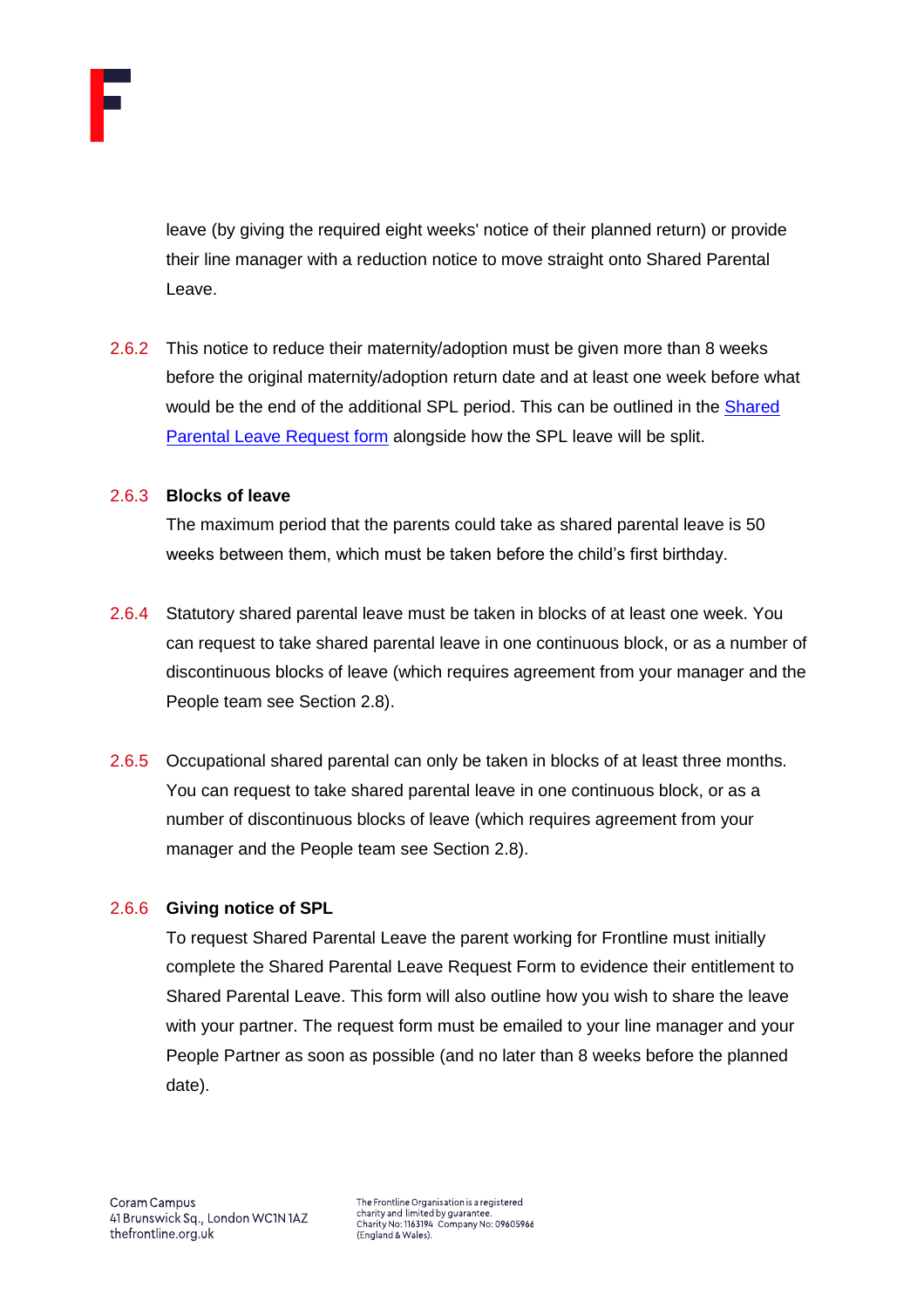

- 2.6.7 SPL can only be taken in complete weeks but may begin on any day of the week. For example, if a week of SPL began on a Tuesday it would finish on a Monday.
- 2.6.8 You must book SPL by giving the correct notification at least 8 weeks before the date on which you wish to start the leave and (if applicable) pay.
- 2.6.9 A maximum of three requests for "chunks of leave" can be made by each parent across the 52 weeks.

#### 2.6.10 **Continuous leave requests**

A request can be made for a period of continuous leave, which means making a notification for a number of weeks taken in a single unbroken period of leave (for example, 16 weeks in a row) in the request form.

2.6.11 You have the right to take a continuous block of leave notified in a single request, as long as it does not exceed the total number of weeks of SPL available to you (specified in the notice of entitlement) and you have given least eight weeks' notice.

*For example; If the primary caregiver plans to end their maternity/adoption after 20 weeks, this "creates" 32 weeks of leave to share between both parents. If you and your partner have decided to split those 32 weeks evenly between you, you could only request a maximum of 16 weeks (half of 32) as a "continuous leave" request. Your partner will take the other 16 weeks.* 

2.6.12 You can may submit up to three separate requests for separate continuous periods of leave using the [Shared Parental Leave Request Form.](https://thefrontline.sharepoint.com/:w:/r/sites/FBRB/_layouts/15/Doc.aspx?sourcedoc=%7B76EA0522-46CA-4B61-B4F9-875081761CE6%7D&file=Shared%20Parental%20Leave%20Request%20Form%20%5B2021%5D.dot&action=default&mobileredirect=true&cid=e6c3a466-352a-4cd1-b1d9-44891ea6edd7) You should try and give as much notice as practically possible, and no less than 8 weeks.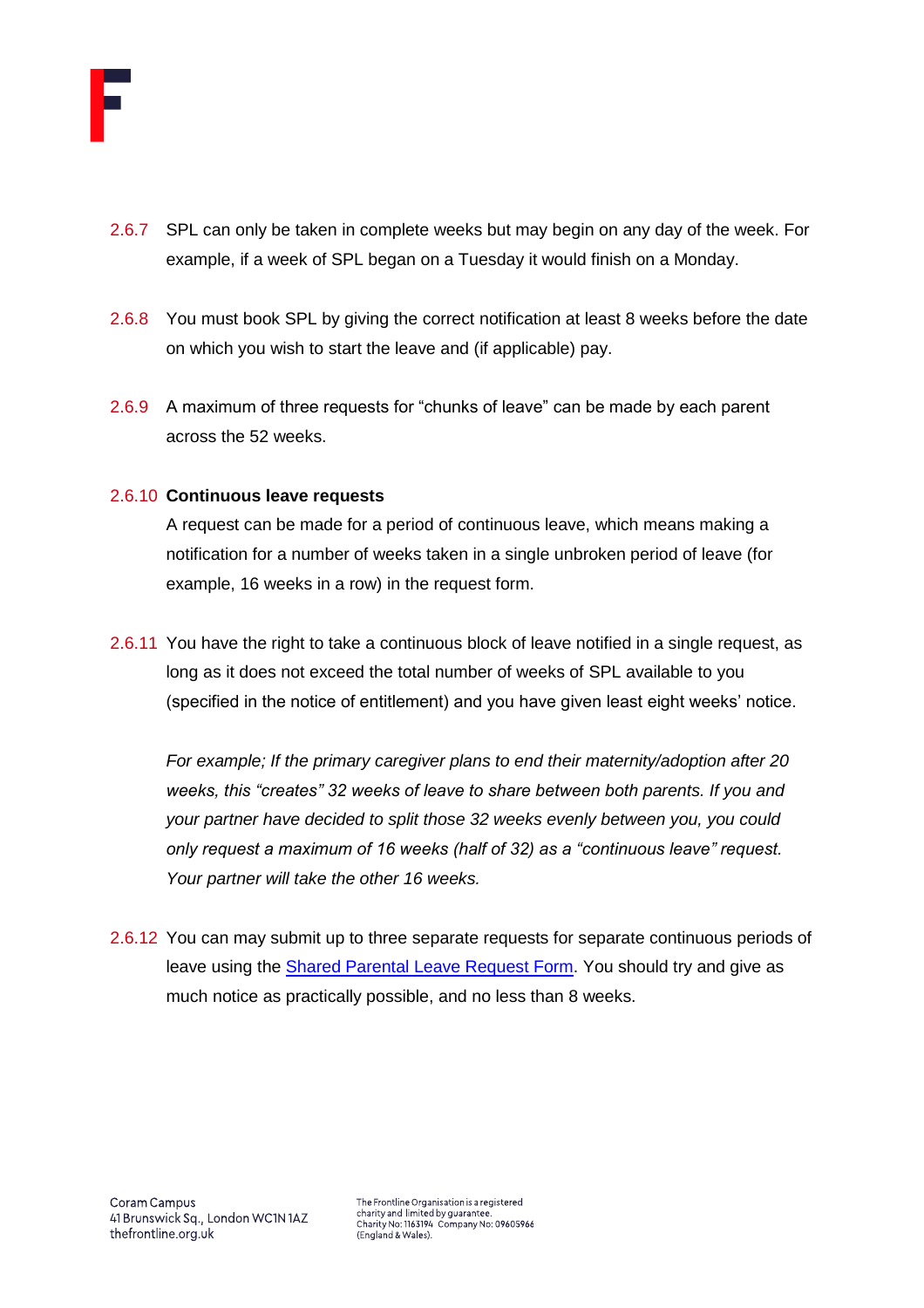

#### 2.6.13 Discontinuous leave requests

A single request may also contain notification for **two or more periods of discontinuous leave**, which means asking for a set number of weeks of leave over a period of time, with breaks between the leave where you return to work.

*For example; If the primary caregiver plans to end their maternity/adoption after 20 weeks, this "creates" 32 weeks of leave to share between both parents. You could request to take this in blocks. You could take 8 weeks of SPL, return for 6 weeks and then take a further 12 weeks leave. Taking 20 weeks of the 32 weeks of SPL created. This means your partner could take the remaining 12 weeks of SPL at a time they wish.*

*To do this in your request form you should make a "discontinuous request" outlining the amount of leave you plan to take in each "block" (8 weeks, and then 12 weeks) and the amount of time you plan to return to work between (6 weeks).* 

- 2.6.14 Where there is concern over accommodating the request, the line manager or you may seek to arrange a meeting to discuss the notification with a view to agreeing an arrangement that meets both the needs of the employee and the organisation (see "Discussions regarding SPL notice" below).
- 2.6.15 Frontline will consider a discontinuous leave notification but has the right to refuse it. If the leave pattern is refused, you can either withdraw it within 15 days of giving it, or can take the leave in a single continuous block.

# <span id="page-7-0"></span>2.7 Discussions regarding SPL notice

2.7.1 Once you have considered how you want to take your Shared Parental Leave you will need to provide notice to the People team and your manager. Upon receiving a "leave notice" a meeting may be arranged to discuss it (depending on if it can be approved without a discussion).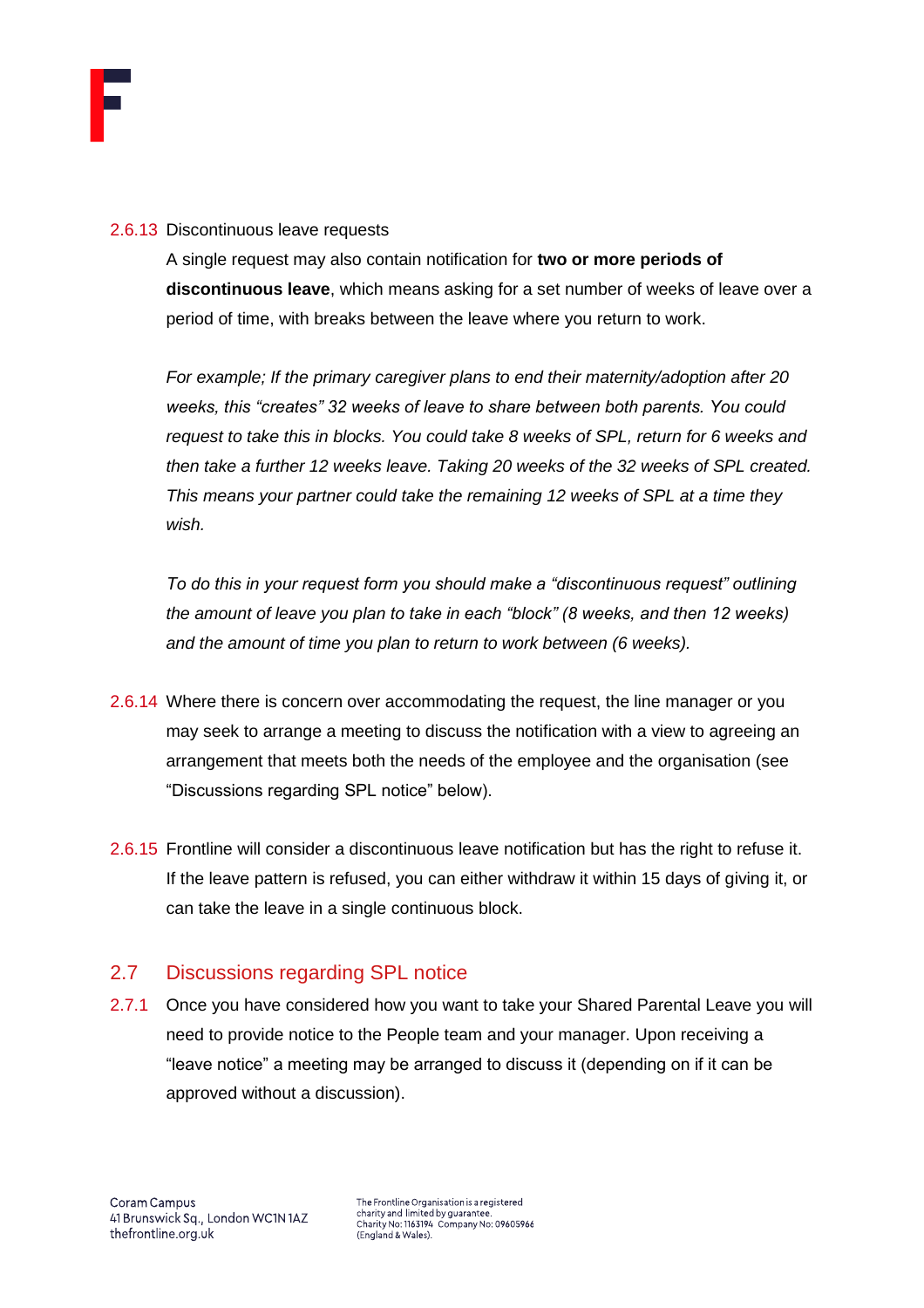

- 2.7.2 If the notice you have provided cannot be approved your manager will arrange to meet with you to explain why and discuss alternative dates with you
- 2.7.3 All requests for discontinuous leave will be carefully considered, weighing up the potential benefits to the employee and the organisation against any adverse impact to the organisation. Each request for discontinuous leave will be considered on a caseby-case basis.
- 2.7.4 All requests will be considered in isolation and without prejudice. Agreeing to one request will not set a precedent or create the right for another employee to be granted a similar pattern of SPL.

# <span id="page-8-0"></span>2.8 Responding to a Shared Parental Leave request

2.8.1 You will receive a response within 14 days of making a request in writing. If a discontinuous leave pattern is refused then you may withdraw the request without detriment on or before the 15th day after the notification was given; or may take the total number of weeks in the notice in a single continuous block. If you choose to take the leave in a single continuous block, you have until the 19th day from the date the original notification was given to choose when you want the leave period to begin. The leave cannot start sooner than eight weeks from the date the original notification was submitted. If you do not choose a start date then the leave will begin on the first leave date requested in the original notification.

# <span id="page-8-1"></span>2.9 Variation or cancellation of Shared Parental Leave

2.9.1 You are able to vary or cancel your proposed SPL dates provided you provide written notice 8 weeks before you want to cancel or change your shared parental leave. To do this complete the **Shared Parental Leave Variation Form** and send it to your line manager and the People team.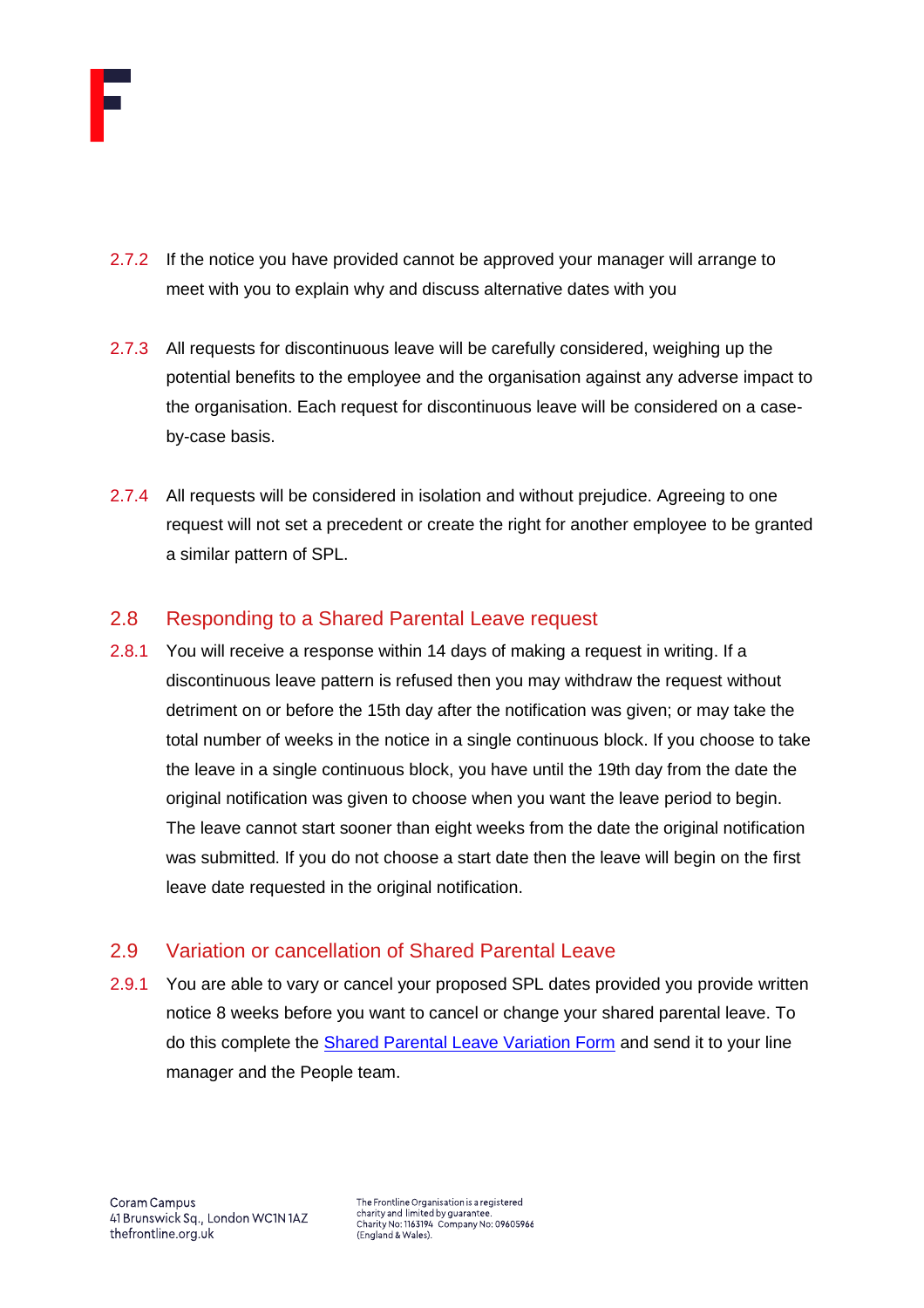

2.9.2 Any variation or cancellation notification you make, including notice to return to work early, will usually count as a new notification reducing your right to book/vary leave by one. However, a change as a result of a child being born early, or Frontline requesting it be changed and you agree to the change, will not count as further notification. Any variation will be confirmed in writing by the People team.

# <span id="page-9-0"></span>2.10 Statutory Shared Parental Pay (ShPP)

## 2.10.1 **Eligibility**

If you are eligible for Shared Parental Leave, you may be entitled to get up to 37 weeks ShPP while taking the leave. The number of weeks available will depend on the amount of weeks "created" from ending maternity/adoption leave early.

- 2.10.2 ShPP may be payable during some or all of SPL, depending on the length and timing of the leave.
- 2.10.3 In addition to meeting the eligibility requirements for SPL, an employee seeking to claim ShPP must also meet each of the following criteria:
	- the primary caregiver must be/have been entitled to statutory maternity/adoption pay or maternity allowance and must have reduced their maternity/adoption pay period or maternity allowance period;
	- you must intend to care for the child during the week in which ShPP is payable;
	- you must have an average weekly earnings for the period of eight weeks leading up to and including the 15th week before the child's expected due date/matching date not less than the lower earnings limit in force for national insurance contributions;
	- you must remain in continuous employment until the first week of ShPP has begun;
	- you must give proper notification in accordance with the rules set out in this policy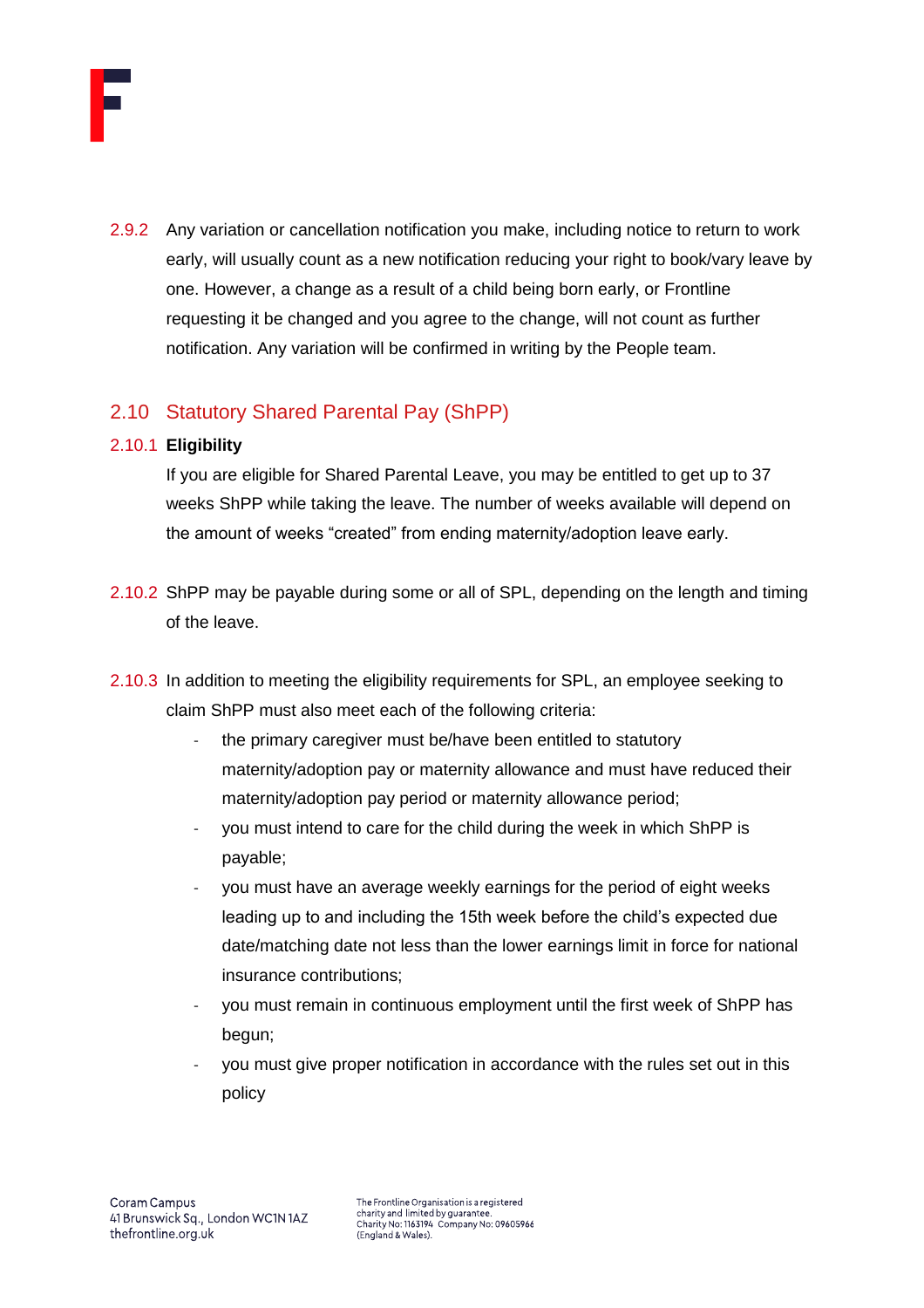

2.10.4 If you are entitled to receive ShPP you must give your line manager and the People team written notice advising of your entitlement to ShPP as part of the notice of entitlement to take Shared Parental Leave, at least 8 weeks before you are due to take the leave/be paid.

#### 2.10.5 **How much is ShPP**

The April 2021 rate of ShPP is a flat rate of £151.97 a week, or 90% of average weekly earnings if that is less than £151.97 (whichever is less). The flat rate is subject to review every April.

# <span id="page-10-0"></span>2.11 Occupational Shared Parental Pay (OSSP)

#### 2.11.1 **Eligibility to pay**

If you are eligible for Shared Parental Leave, you may also be entitled to get up to 37 weeks OSPP while taking the leave, depending on your length of service. To be eligible for OSPP you must:

- Have had one year's continuous service at Frontline on the 15th week before the EWC date (qualifying period)
- be employed by Frontline at the beginning of your shared parental leave

*For example; if your EWC date is 30th August 2021, the qualifying period is week commencing 17th May 2021 and therefore your employment start date would need to be before 17th May 2020 to be eligible for OSPP. If you started after 17 May 2020 you would not be eligible for OSPP but may be eligible for ShPP, if you meet the other eligibility criteria. (see table 2.6.6.)*

- 2.11.2 The qualifying period of one year's paid service could include:
	- periods of paid employment within Frontline immediately prior to joining Frontline (for example on a temporary agency contract)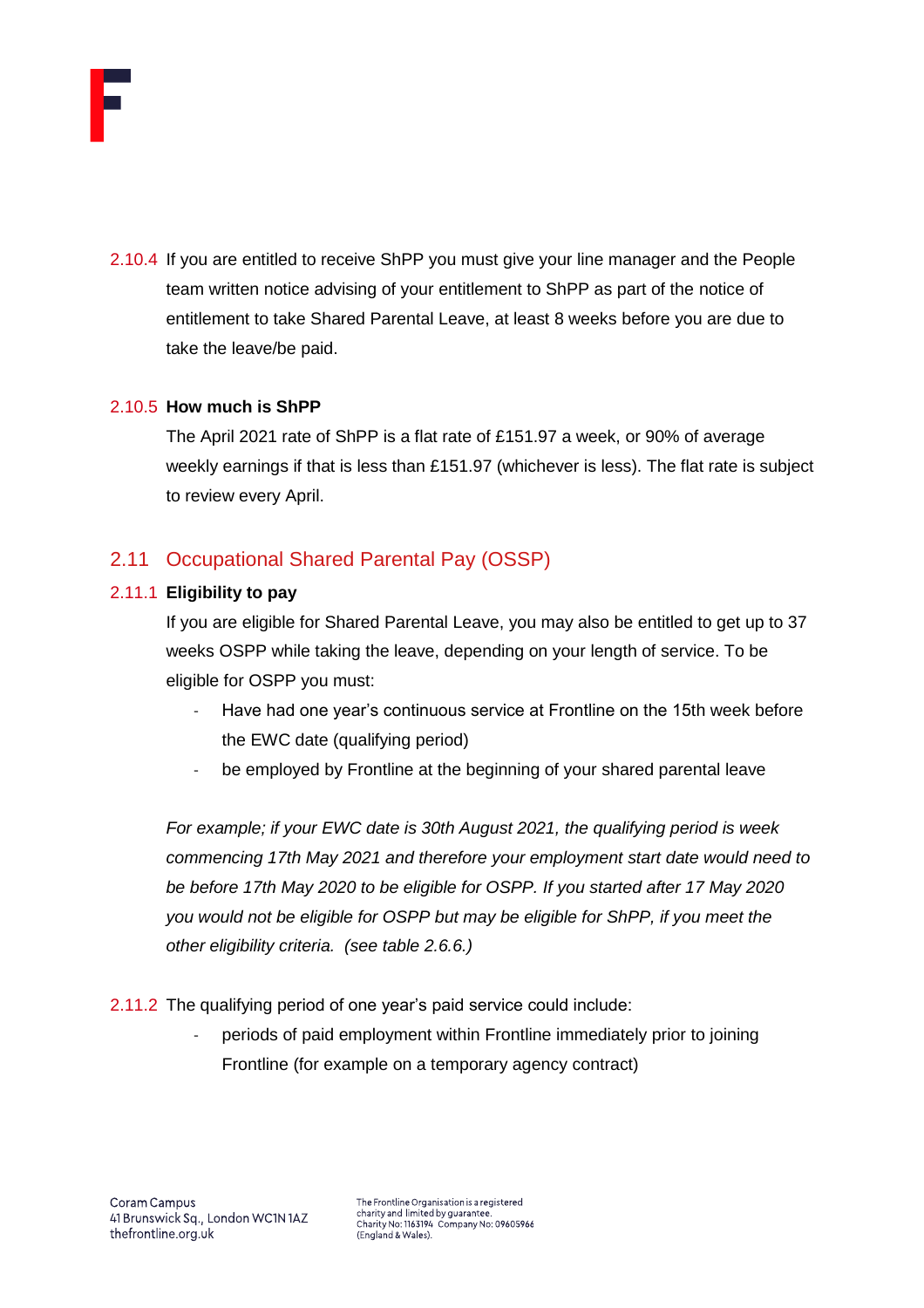

- previous periods of casual service, if these are continuous and joined to permanent service without a break
- 2.11.3 Periods of secondment or loans do not affect your entitlement to paid or unpaid shared parental leave
- 2.11.4 As with statutory pay, the total number of weeks available for OSPP will depend on the amount of weeks "created" from ending maternity/adoption leave early up to a maximum of 37 weeks.
- 2.11.5 Summary of shared parental pay entitlement by length of service This table provides a breakdown of what you will be entitled to be paid based on your length of service on the first week of the qualifying period.

| <b>Length of service</b>                             | <b>Occupational Shared Parental Pay</b>                |
|------------------------------------------------------|--------------------------------------------------------|
| Less than 26 weeks continuous service                | Not eligible for OSPP<br>٠                             |
| by the 15 <sup>th</sup> week before the EWC          |                                                        |
| (qualifying period)                                  |                                                        |
| More than 26 weeks continuous service,               | If you meet the SPL eligibility criteria,<br>$\bullet$ |
| up to 1 year by the 15 <sup>th</sup> week before the | paid ShPP for up to a maximum 37                       |
| EWC (qualifying period)                              | weeks: £151.97 or 90% of                               |
|                                                      | your AWE (whichever is lower).                         |
| 1 year or more years of continuous                   | If you meet the SPL eligibility criteria,              |
| service at the 15 <sup>th</sup> week before the EWC  | you are entitled to occupational shared                |
| (qualifying period)                                  | parental pay (inclusive of ShPP) see                   |
|                                                      | rates below.                                           |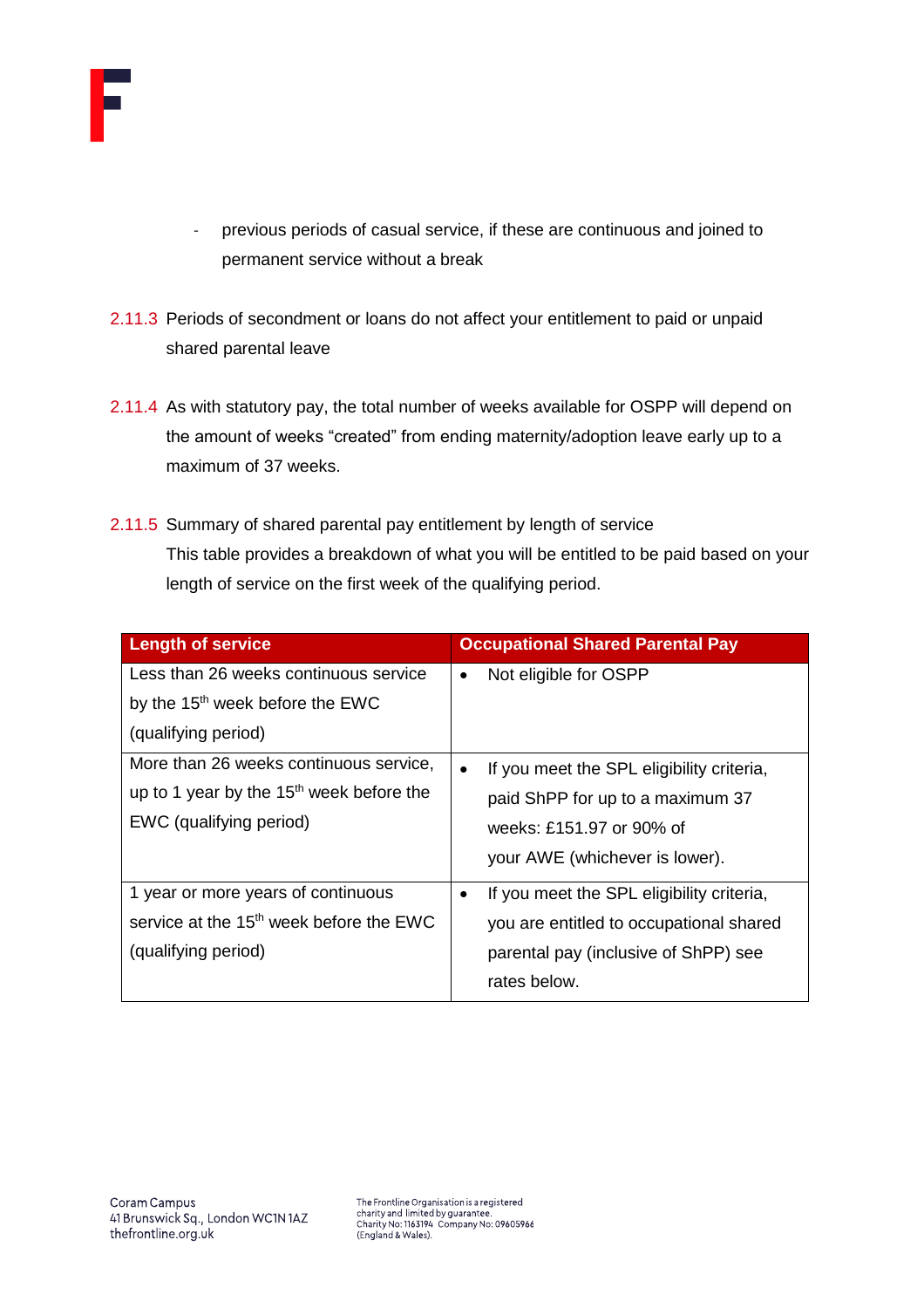

## 2.11.6 **How much is Occupational Shared Parental Pay**

The breakdown for Frontline OSPP for eligible employees is outlined in the table below

| <b>Weeks</b>         | <b>Payment</b> *                |
|----------------------|---------------------------------|
| $1 - 24$ (24 weeks)  | 100% salary (inclusive of ShPP) |
| 25 – 39 (15 weeks)   | Paid OSPP (151.97 p/week)       |
| $40 - 52$ (13 weeks) | Unpaid                          |

2.11.7 Shared parental pay will be paid into your bank account on the same date as your normal pay date and will be subject to the deduction of Income tax and National Insurance Contributions.

# <span id="page-12-0"></span>2.12 Benefits while on SPL

2.12.1 Benefits in kind (e.g. laptops, mobile phones etc.) will continue throughout SPL. If you are already a member of the childcare voucher scheme Frontline will continue to contribute to your childcare voucher payments throughout shared parental leave based on the contributions made before going on leave.

**NB:** The childcare voucher scheme is closed to new employees

#### 2.12.2 **Pension contribution while on SPL**

**Employer contributions:** We will continue to make your usual contributions throughout shared parental leave. The amount paid throughout will be based on what you were contributing before going on leave.

**Employee contributions:** If you normally make contributions to your pension, your contributions will continue will you receive payment on shared parental leave (ShPP an OSP). Your contributions will be based on the amount you are paid each month.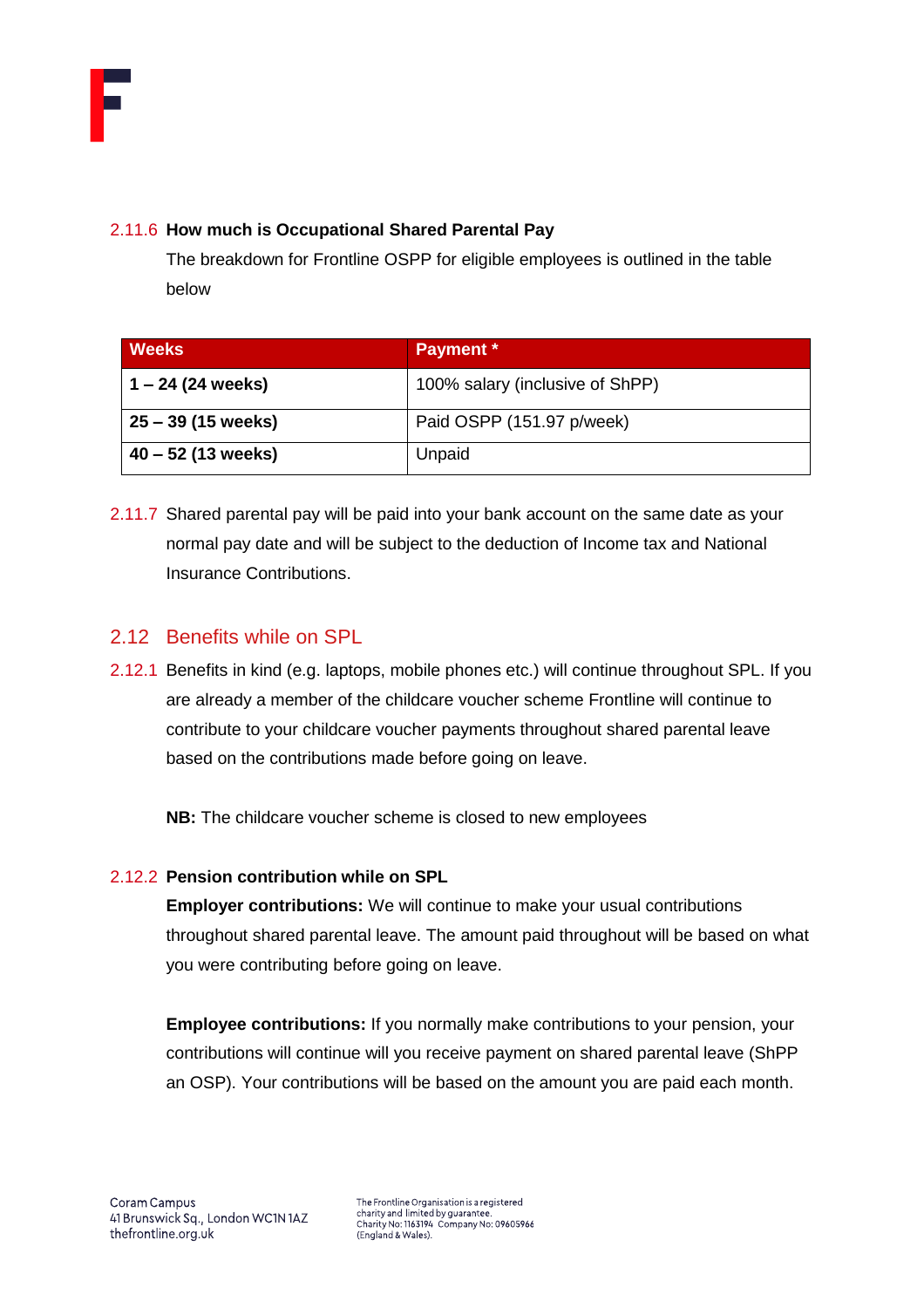

2.12.3 If you want to pause your contributions during your SPL let the People team know as soon as possible.

## <span id="page-13-0"></span>2.13 Annual leave

#### 2.13.1 **Accruing annual leave and public holidays**

You will continue to accrue Frontline contractual annual leave throughout SPL. Frontline annual leave which accrues cannot be taken until you return to work. It is not possible to take annual leave at the same time as SPL. All public holidays and any non-contractual holidays given to all employees (such as the Christmas Closure) occurring during SPL will be accrued as annual leave, and you will have the right to take these on your return to work.

2.13.2 It will be possible for you to use any untaken annual leave either before you start SPL, or once your period of leave has finished. You will be eligible to carry over any unused and accrued leave to the following calendar year while on leave. If your manager and the People team agree, annual leave may also be taken immediately before you return to work i.e. appended to your SPL, or used to support a phased return to work.

#### 2.13.3 **Buying or selling annual leave**

While on SPL you are not eligible to receive any additional pay other than KIT days (see Section 3.10). This means that if you want to sell any annual leave while on shared parental leave (this can only happen during either of the windows), the payment would be delayed and made when your return to work. You would only be eligible to sell up to the maximum of 5 days in a rolling year (see [Leave and Absence](https://thefrontline.sharepoint.com/sites/FBRB/Shared%20Documents/Operations/People/General/Leave%20and%20Absence%20Policy%20-%202021.04.pdf)  [policy\)](https://thefrontline.sharepoint.com/sites/FBRB/Shared%20Documents/Operations/People/General/Leave%20and%20Absence%20Policy%20-%202021.04.pdf).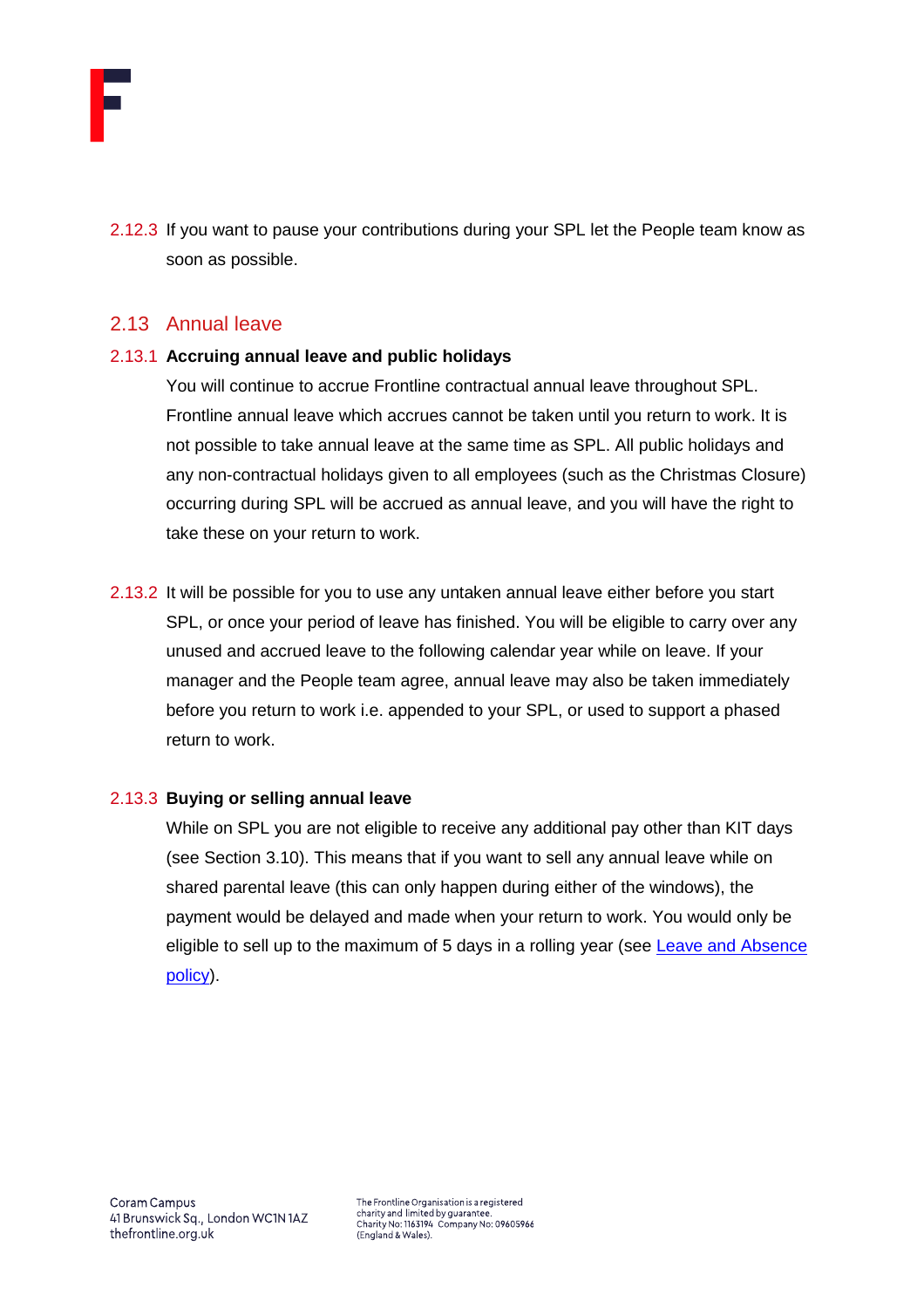

#### 2.13.4 **Carrying over annual leave after returning to work**

Once you have returned to work, the usual carry over rules apply (see Leave and [Absence policy\)](https://thefrontline.sharepoint.com/sites/FBRB/Shared%20Documents/Operations/People/General/Leave%20and%20Absence%20Policy%20-%202021.04.pdf), and annual leave may be carried over to the following leave but no more than 5 days, so it is advisable you use it as part of your return to work plans.

2.13.5 It is useful, once you have given notice of SPL, to incorporate annual leave arrangements into your plans.

## <span id="page-14-0"></span>2.14 Sickness absence following SPL

2.14.1 If, due to illness you are unable to return to work following your SPL, normal sickness absence rules apply from the date you intended to resume duty. You are not allowed to bring forward your intended date of return to qualify for paid sickness absence. Paid sickness absence immediately following SPL terminates the SPL arrangements. However, any untaken unpaid Frontline SPL may be reserved and taken at a later date. Once the period of certificated sick absence has ended, you must return to work.

# <span id="page-14-1"></span>2.15 Redundancy during SPL

- 2.15.1 If a redundancy situation arises at any stage during your SPL which means it is not practicable for Frontline to continue to employ you under your original contract of employment, you are entitled to be offered (before that contract ends) a suitable alternative vacancy, where one is available.
- 2.15.2 If you are offered a suitable alternative vacancy (you are entitled to a four-week trial period in which to decide whether the employment is suitable, and this period may be extended beyond four weeks by written agreement).

## <span id="page-14-2"></span>2.16 Contact during SPL

2.16.1 During the SPL period, your manager or the People team may wish to contact you, and in the same way you may wish to contact your manager or the People team. The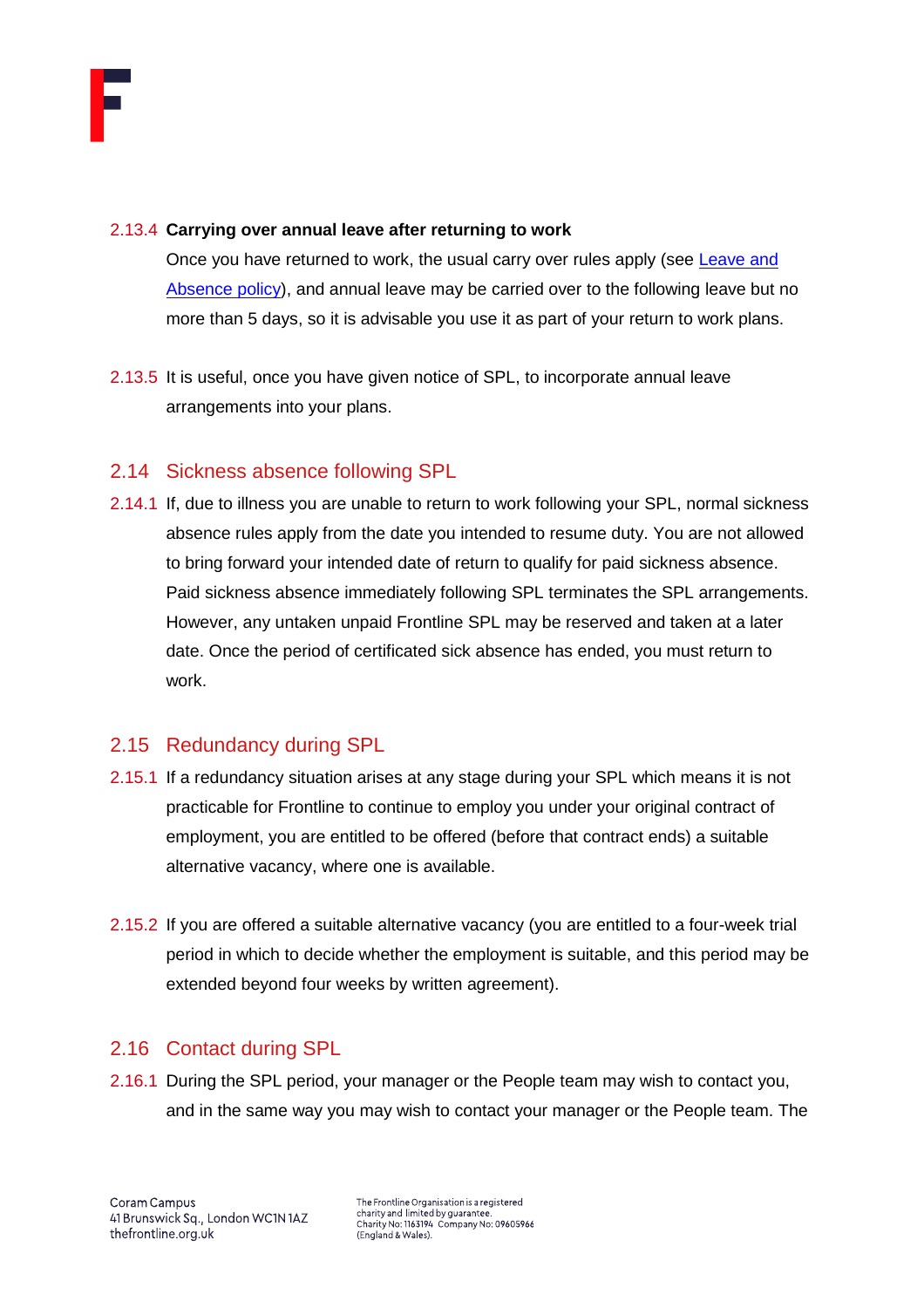

frequency and nature of the contact will depend on a number of factors, such as the nature of your work and post, any agreement that you and your manager might have reached before SPL began as to contact; and whether either party needs to communicate important information to the other.

# <span id="page-15-0"></span>2.17 SPLIT days

#### 2.17.1 **What are SPLIT days?**

You may, by agreement with your manager and the People team, carry out up to 20 days work – known as "Shared Parental Leave in Touch" days at any time during the SPL period, with the exception of the first two weeks after your baby is born. These are different to the reasonable contact described above, as during SPLIT days you can actually carry out work, for which you will be paid.

- 2.17.2 Any work on any day during the Shared Parental leave pay or SPL period will count as a half or whole SPLIT day, up to the 20-day maximum. For example, if you come in for a one-hour training session and carry out no other work that day; you will have used half of one of your SPLIT days, and paid as such.
- 2.17.3 The type of work that you may undertake on SPLIT day is a matter for agreement between you and your manager. They may be used for any activity which would ordinarily be classed as work under your contract; examples could include (but are not limited to) attending a conference, undertaking a training activity or attending a team meeting.
- 2.17.4 Work during SPL may only take place if both parties agree. We cannot require you to work during SPL, nor do you have the right to work SPLIT days if your manager doesn't agree to them. If you are offered an opportunity to work a SPLIT day you are entitled to turn it down.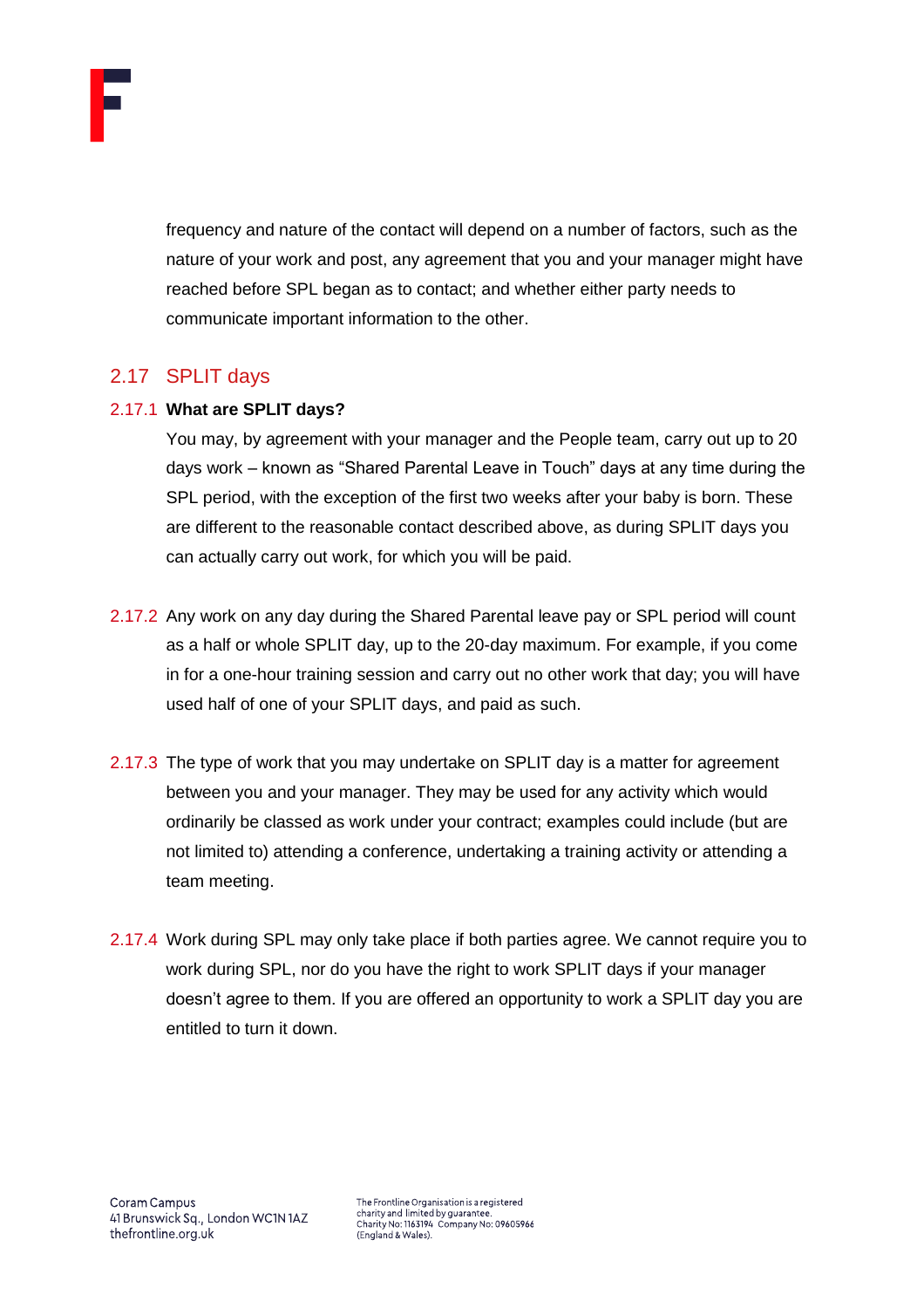

## 2.17.5 **SPLIT day pay**

Because SPLIT days allow work to be done under your contract of employment, you are entitled to be paid for that work. You will be paid full pay for the hours in half day blocks. The payment for KIT days would be made on top of any SMP or OMP you are eligible to receive.

# <span id="page-16-0"></span>2.18 Returning to work after SPL

2.18.1 Unless otherwise notified, the date you return to work will normally be the first working day indicated in the Shared Parental Leave request form. There are some exceptions in the case of premature birth or the baby requiring neonatal care. See **[Maternity Policy](https://thefrontline.sharepoint.com/sites/FBRB/Shared%20Documents/Forms/FBRB%20View.aspx?viewid=16291952%2D50ea%2D4f4d%2Dad56%2D955c10f8539d&id=%2Fsites%2FFBRB%2FShared%20Documents%2FOperations%2FPeople%2FFamily%2FMaternity%20Policy%202021%2E06%2Epdf&parent=%2Fsites%2FFBRB%2FShared%20Documents%2FOperations%2FPeople%2FFamily) for details.** 

#### 2.18.2 **Returning to work before end of SPL**

If you want to return to work before the end of your SPL, you must give at least 8 weeks' notice before your original return to work date, or the new intended return to work date (whichever is sooner).

2.18.3 If you attempt to return to work earlier than the end your SPL without giving 8 weeks' notice, you may need to postpone your return until the full eight weeks' notice has been given. However, this will not be to a date later than the end of your SPL period.

## 2.18.4 **What if I don't want to return to work after SPL?**

If you do not want to return to work after SPL, you must give the notice of termination required by in your contract of employment. It will help Frontline if you can give as much notice as possible. Absence on annual leave, public and privilege holidays, and sickness at full or half pay count towards the one-month (or equivalent) period of paid service.

2.18.5 If you are unable to return to work at the end of your entitlement to SPL because you are medically unfit to work, you should submit medical certification in the usual way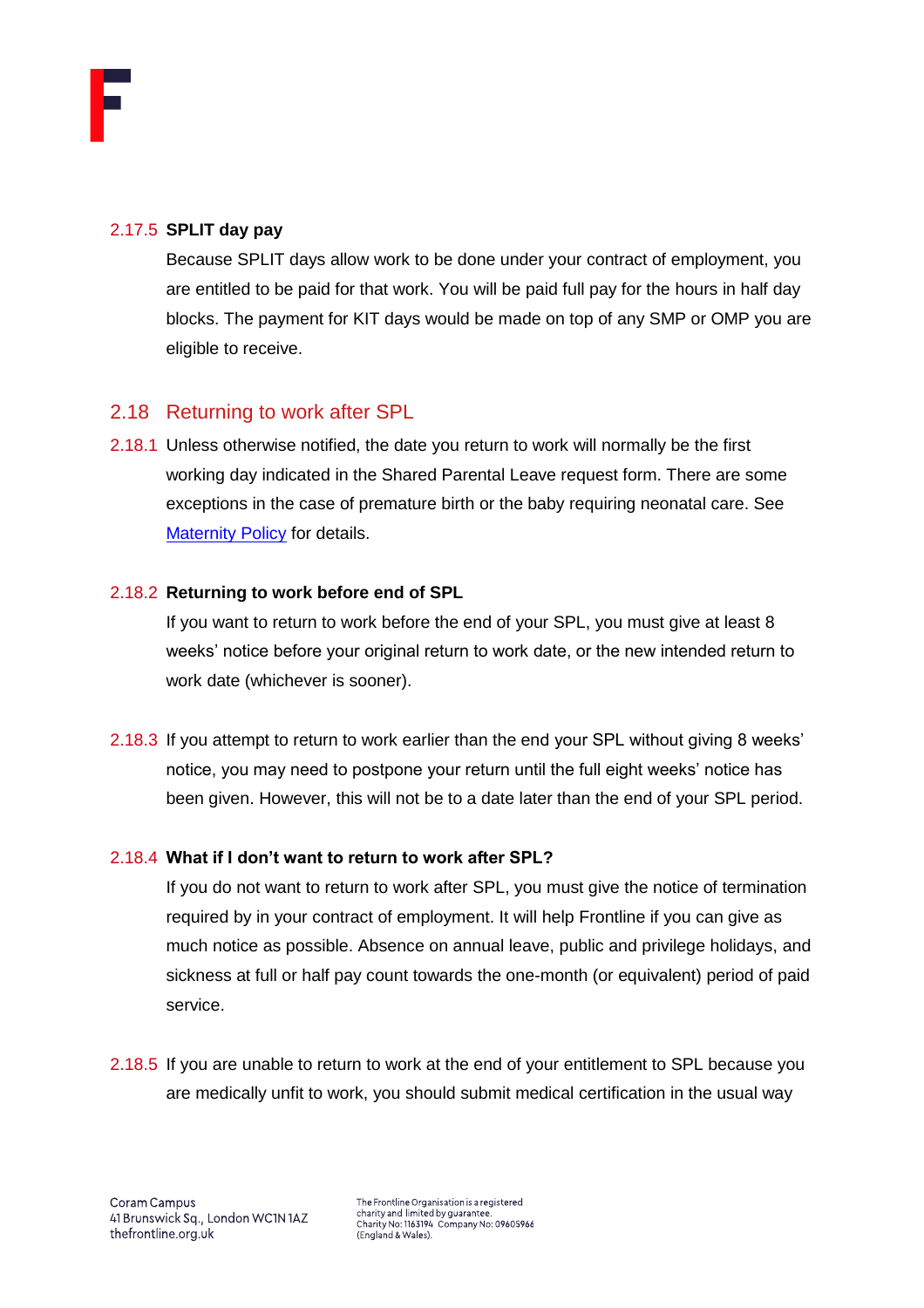

and you will then transfer from SPL to sick leave. Subsequently, the normal sickness procedures will be followed.

2.18.6 If you do not return to work or do not work out your full notice period, and you have received OSPP in excess of your statutory entitlement, you may have to repay this amount to Frontline upon termination of your contract. Repayment is waived if you provide medical evidence that you are unable to return because your child has a disability and requires continuous attention at home. You must provide medical evidence of your child's disability.

## 2.18.7 **What if I resign and then my circumstances change?**

If you resign because you do not then intend to return to work, but later wish to return because of an unexpected change in your circumstances, you will have no absolute right to return and may need to apply if a vacancy is available.

## <span id="page-17-0"></span>2.19 Your position on returning to work following SPL

2.19.1 You have the right to return to the same job if you have been on shared parental leave plus any other type of leave for 26 weeks or less. If you have been on leave for more than 26 weeks you have the right to return to either your same role or a suitable alternative (with the same pay and conditions).

## 2.19.2 **Taking ordinary parental leave following SPL**

A period of ordinary parental leave of four weeks or less has no impact on your right of return. If you take a period of parental leave straight after SPL, you will be treated as though returning to work after additional shared parental leave. Full details on ordinary parental leave are in the [Leave and Absence policy.](https://thefrontline.sharepoint.com/sites/FBRB/Shared%20Documents/Operations/People/General/Leave%20and%20Absence%20Policy%20-%202021.04.pdf)

2.19.3 If there is a reason which makes it impracticable for you to return to your original job, a similar job will be found for you. The new job will be such that: